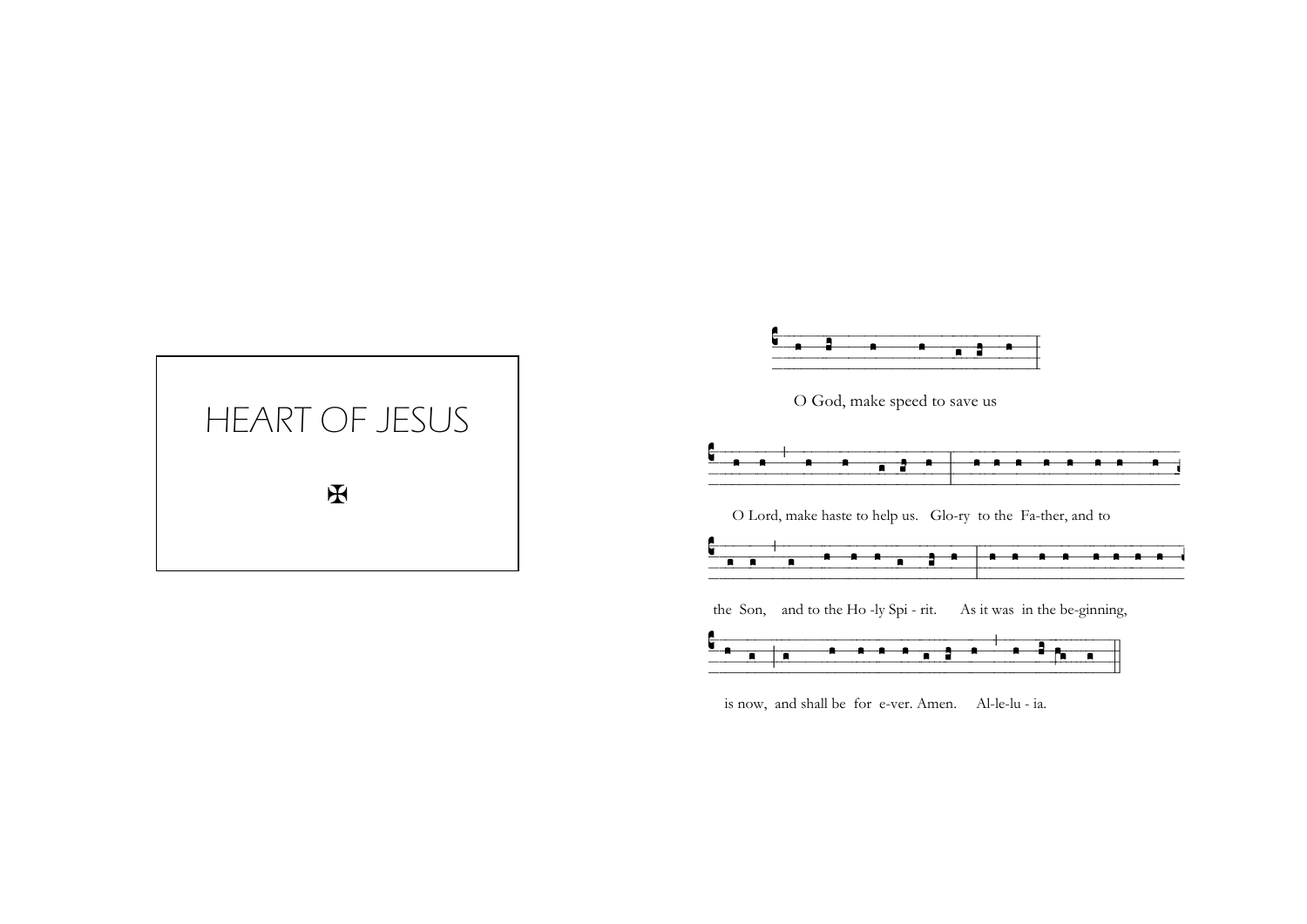#### First Evensong

 $Hvmn$ 



- O Christ, uplifted on the tree  $\overline{1}$ to draw us all eternally, call from that throne and bid us come to find in you our rest and home.
- As Moses in the bush aflame  $\overline{2}$ first learned the mystery of God's name, we, in the furnace of your heart, both learn of love and find our part.
- $\mathfrak{Z}$ Heart of our God and our desire. strike from our flint a spark of fire; grant us yet more, that gift unpriced, a share in your compassion, Christ.
- To you, O sacred Heart, we sing,  $\overline{4}$ rich source of grace and heaven's King; to God the Father equal praise, and Spirit blest, through endless days. Amen.

CSMV Wantage, altd.

#### The Word of God

Psalm 69 Salvum me fac



Learn from me  $*$  for I am gentle and humble in heart.



- Save me, O God, \* for the waters have risen úp tó my neck.
- I am sinking in deep mire, \* 2 and there is no firm ground for my feet.
- I have come ínto deep wáters, \*  $\overline{\mathbf{3}}$ and the torrent wáshes óver me.
- I have grown weary with my cryîng; †  $\overline{4}$ my thróat is ínflamed; \* my eyes have failed from lóoking fór my God.
- $\overline{5}$ Those who hate me without a cause are more than the hairs of mŷ head; † my lying foes who would destróy me are míghty. \* Must I then give báck what I néver stole?
- O God, vou knów my fóolishness. \* 6 and my faults are not hídden fróm you.
- Let not those who hope in you be put to shame through mé,  $\overline{z}$ Lord Gód of hosts: \* let not those who seek you be disgraced because of me, O Gód of Ísrael.
- Surely, for your sake have I suffered rêproach, \* †  $\mathcal S$ and shame has cóvered mý face.
- I have become a stranger to my own kindred, \* 9 an alien to my móther's chíldren.
- Zeal for your house has eaten mê up; \* + 10 the scorn of those who scorn you has fállen upón me.

# Heart of Jesus 13

 $\overline{I}$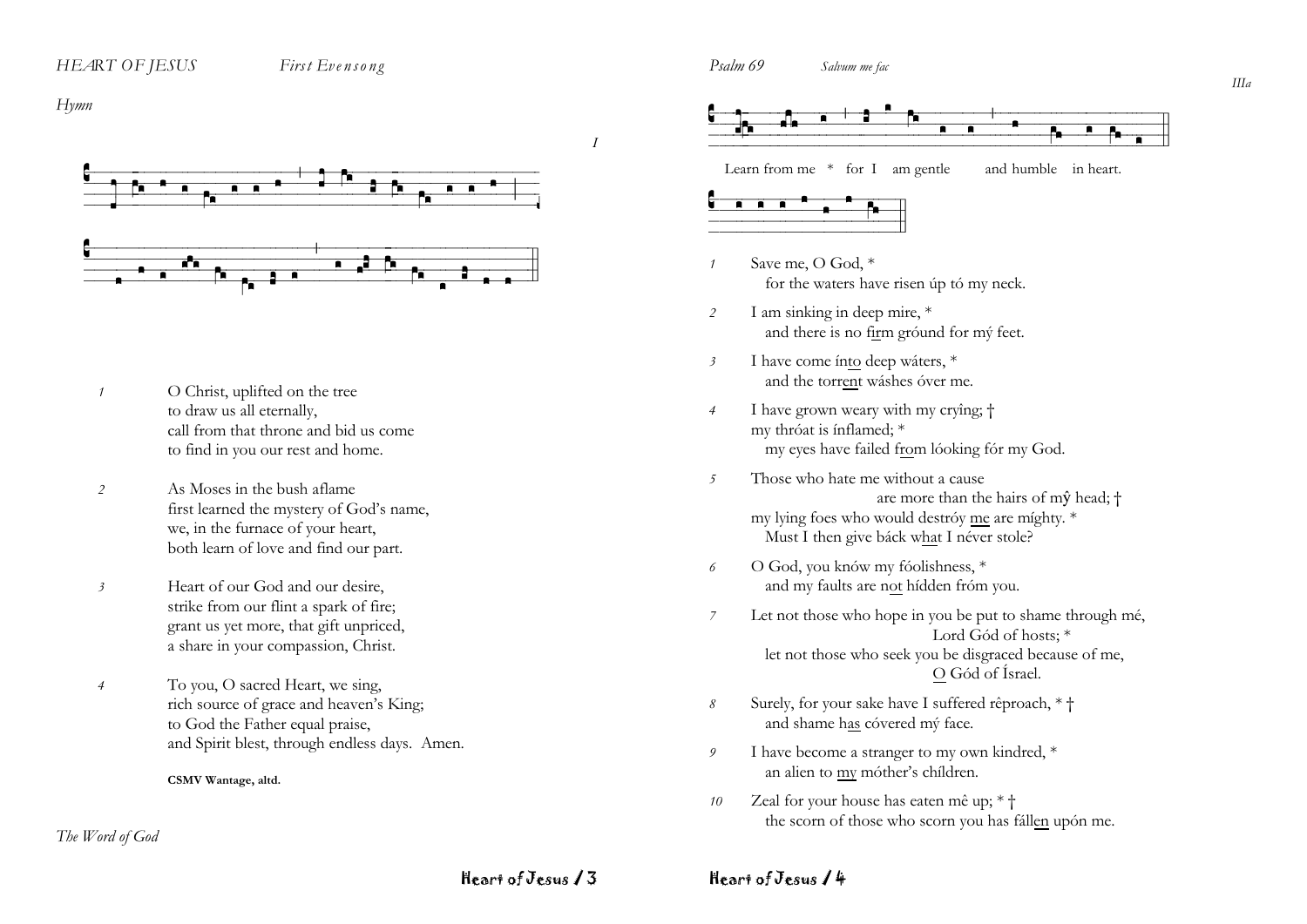- *11* I humbled myself with fasting, \* but that was túrned to mý reproach.
- *12* I put on sack-cloth alsô, \* † and became a býword amóng them.
- *13* Those who sit at the gate murmur against me, \* and the drunkards make sóngs abóut me.
- *14* But as for me, this is my prayer tô you, \* † at the tíme you have sét, O Lord:
- *15* "In your great mercy, O God, \* answer me with yóur unfáiling help.
- *16* Save me from the mire; dó not lét me sink; \* let me be rescued from those who hate me and out óf the déep waters.
- *17* Let not the torrent of waters wash over me, neither let the deep swállow mé up; \* do not let the Pit shut its móuth upón me.
- *18* Answer me, O Lord, fór your lóve is kind; \* in your great compássion, túrn to me."
- *19* "Hide not your fáce from your sérvant; \* be swift and answer me, for Í am ín distress.
- *20* Draw near to mé and redéem me; \* because of my enemíes delíver me.
- *21* You know my reproach, my shame, and mý dishónour; \* my adversaries are áll in yóur sight."
- *22* Reproach has broken my heart and it cannot bê healed; \* † I looked for sympathy, bút thére was none, for comforters, but Í could fínd no one.
- *23* They gáve me gáll to eat, \* and when I was thirsty, they gave me vínegár to drink.
- [*24* Let the table before them be a trap \* and their sacred feasts a snare.
- *25* Let their eyes be darkened, that they may not see, \* and give them continual trembling in their loins.
- *26* Pour out your indignation upon them, \* and let the fierceness of your anger overtake them.
- *27* Let their camp be desolate, \* and let there be none to dwell in their tents.
- *28* For they persecute him whom you have stricken \* and add to the pain of those whom you have pierced.
- *29* Lay to their charge guilt upon guilt, \* and let them not receive your vindication.
- *30* Let them be wiped out of the book of the living \* and not be written among the righteous.]
- *31* As for me, I am afflícted ánd in pain; \* your help, O God, will líft me úp on high.
- *32* I will praise the náme of Gód in song; \* I will proclaim his greatness wíth thanksgíving.
- *33* This will please the Lord more than an óffering of óxen, \* more than búllocks with hórns and hoofs.
- *34* The afflicted shall see and bê glad; \* † you who seek Gód, your héart shall live.
- *35* For the Lord listens to the needy, \* and his prisoners hé does nót despise.
- *36* Let the heavens and the earth praise hîm, † the seas and áll that móves in them; \* for God will save Zion and rebuild the cíties of Júdah;
- *37* They shall live there and have it in possessîon. † The children of his servants wíll inhérit it, \* and those who love his náme will dwéll therein.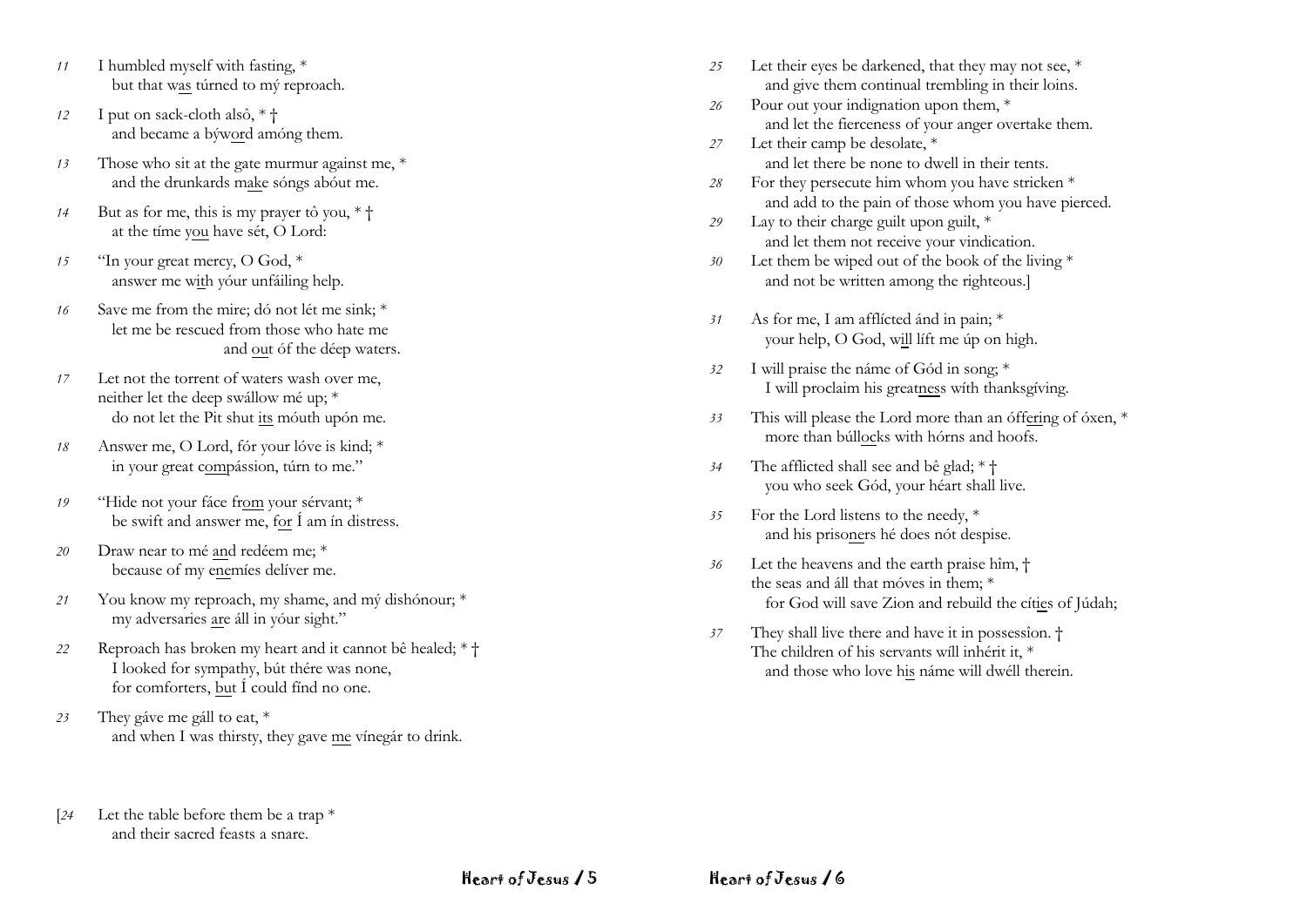



- *1* How dear to me is your dwélling, O Lórd of hosts! \* My soul has a desire and longing for the courts of the Lord; my heart and my flesh rejóice in the líving God.
- *2* The sparrow has found her a house and the swallow a nest where shé may láy her young; \* by the side of your altars, O Lord of hosts, my Kíng and mý God.
- *3* Happy are they who dwell in yôur house! \* † they will álways be práising you.
- *4* Happy are the people whose strength is in you! \* whose hearts are sét on the pílgrims' way.
- *5* Those who go through the desolate valley will fínd it a pláce of springs, \* for the early rains have covered it with póols of wáter.
- *6* They will clímb from héight to height, \* and the God of gods will reveal himsélf in Zíon.
- 7 Lord God of hosts, hear mŷ prayer;  $*$  † hearken, O Gód of Jácob.
- *8* Behold our defender, O God; \* and look upon the face of yóur anóinted.
- *9* For one day in your courts is better than a thousand ín my ówn room, \* and to stand at the threshold of the house of my God than to dwell in the ténts of the wícked.
- *10* For the Lord Gód is both sún and shield; \* he will give gráce and glóry;
- *11* No good thing will the Lord withhold \* from those who wálk with intégrity.
- *12* O Lord of hosts, \* happy are they who pút their trúst in you!

*Canticle Revelation 4:11; 5:12,9,10,13*







- *1* Glory and hónour and pówer \* are yours by ríght, O Lórd our God.
- *2* For you creáted áll things \* and by your will they háve their béing.
- *3* Glory and hónour and pówer \* are yours by right, O Lámb who wás slain.
- *4* For by your blood you ransomed fôr God † saints from every tribe and lánguage and nátion; \* to make them a kingdom of priests

Heart of Jesus / 7

*Ig*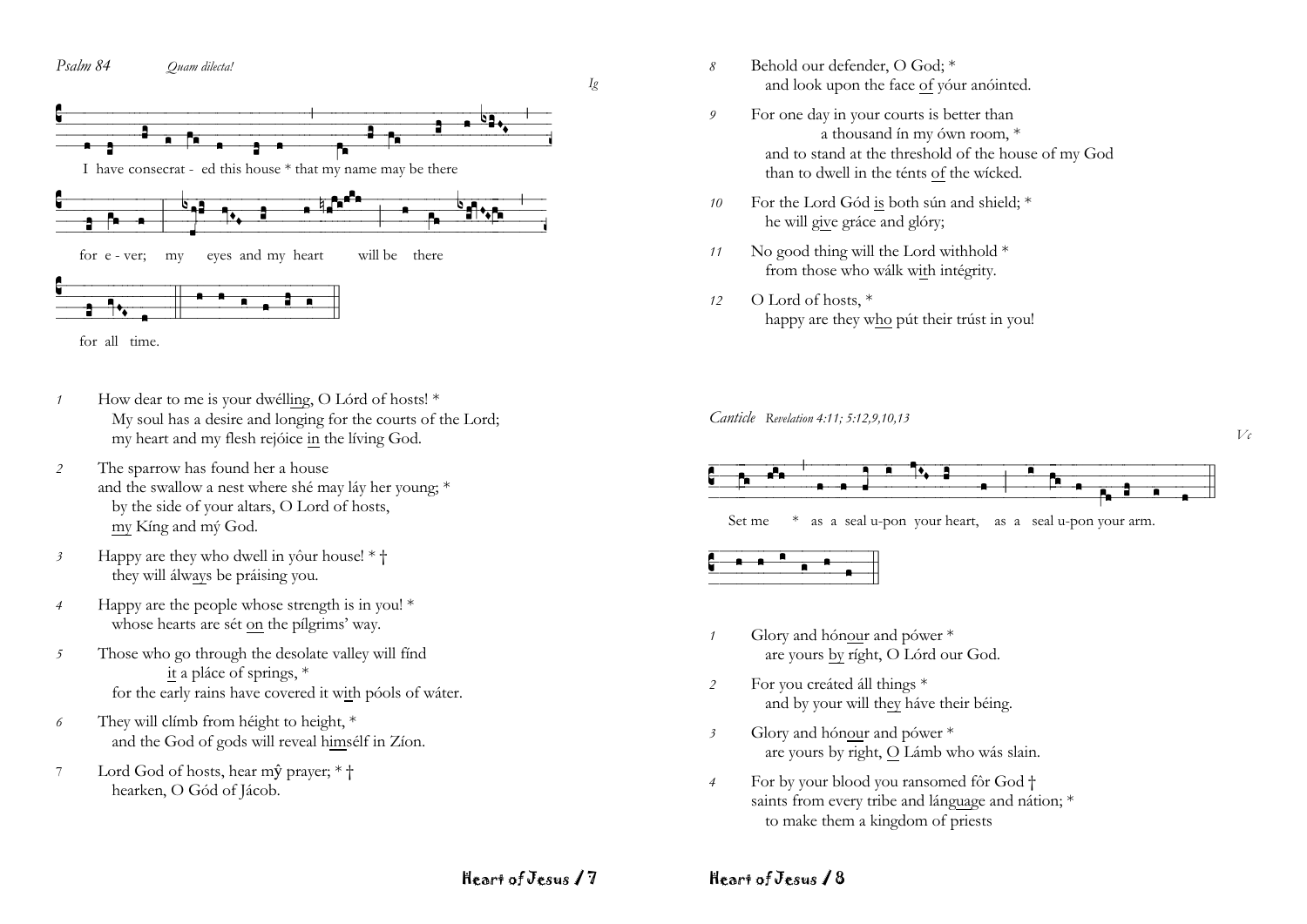to stand and sérve befóre our God.

To him who sits on the throne and to the Lamb \*  $\overline{5}$ be praise and honour and might for ever and éver. Ámen.

#### **READING**

#### THE GOSPEL CANTICLE

#### Magnificat anima mea Dominum



it were al-ready kindled!

My soul proclaims the greatness of the Lord, † my spirit rejoices in Gód my Sáviour \*

for he has looked with favour on his lówly sérvant.

From this day all generations will cáll me bléssed: \* the Almighty has done great things for me, and hóly ís his name.

- He has mercy on thóse who féar him \* in every génerátion.
- He has shown the stréngth of hís arm, \* he has scattered the próud in théir conceit.
- He has cast down the mighty from their thrones, \* and has lifted úp the lówly.

and the rich he has sént away émpty.

He has come to the help of his sérvant Ísrael, \* for he has remembered his prómise of mércy,

the promise he máde to our fáthers, \* to Abraham and his children for éver.

### $\mathcal{C}$ ollect

 $Id$ 

Almighty God and Father, in the heart of your dear Son wounded for our transgressions. you revealed to us the boundless riches of your love. Fill us with the grace that flows from him, the source of all your gifts: who lives and reigns with you and the Holy Spirit, God, for ever and ever.

He has filled the **hún**gry with góod things, \*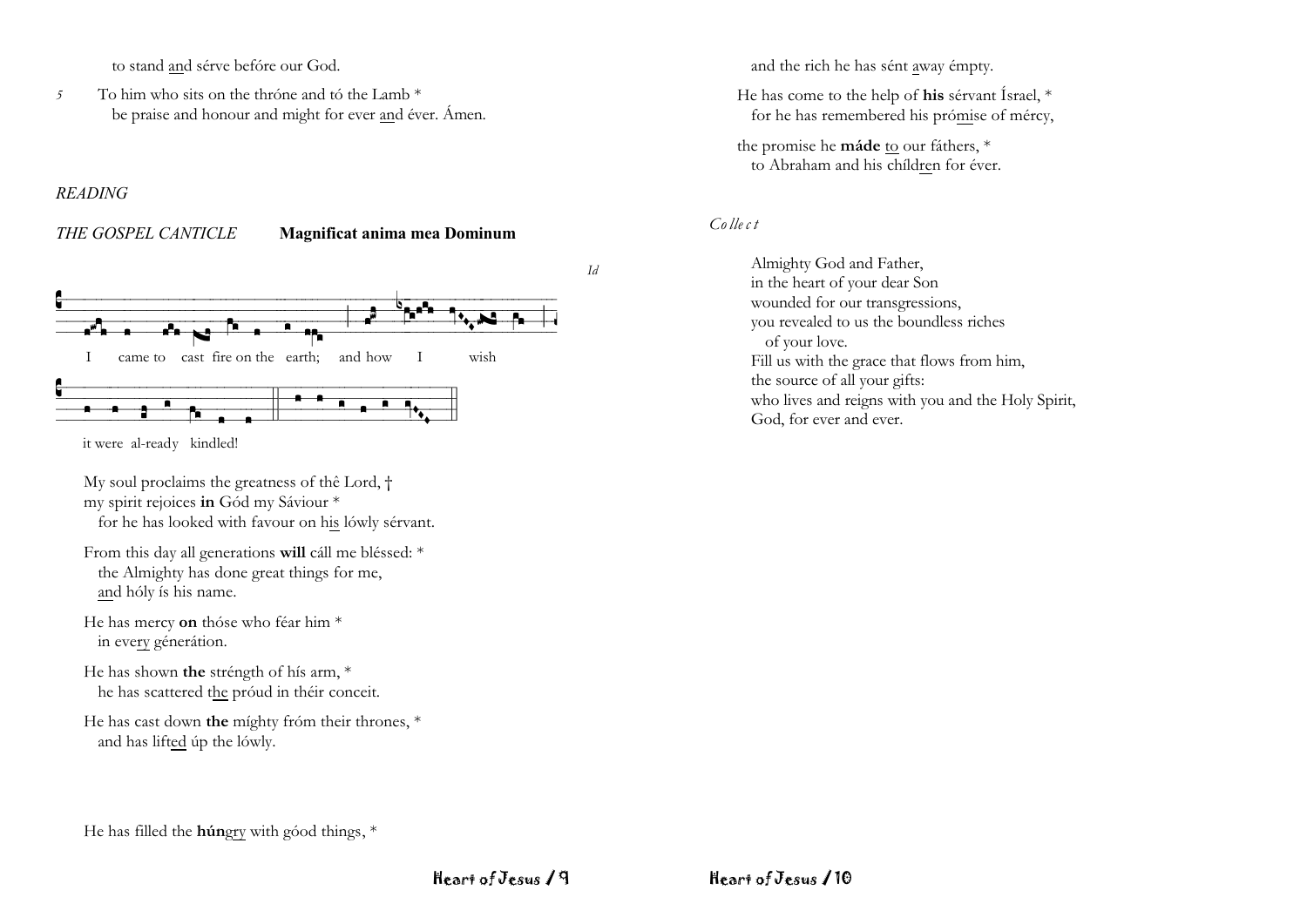# *HEART OF JESUS Mattins*

*Hebdomadary* **O Lord**, open our lips, *ALL* **And our mouth shall proclaim your praise.** *Hebdomadary* **O God, make speed to save us.** *ALL* **O Lord, make haste to help us.**

*ALL* **Glory to the Father, and to the Son, and to the Holy Spirit: as it was in the beginning, is now, and shall be for ever. Amen. Alleluia.** *(not in Lent)*

*OR*



O Lord, o-pen our lips;







as it was in the be-ginning, is now and shall be for e-ver. A-men.



Al - le - lu - ia.

*Invitatory* **Te Deum Laudamus**

Heart of Jesus / 11



*May be sung full: or antiphonally as indicated:*

 a-postles praise you. The noble fel-lowship of prophets praise you. **A:**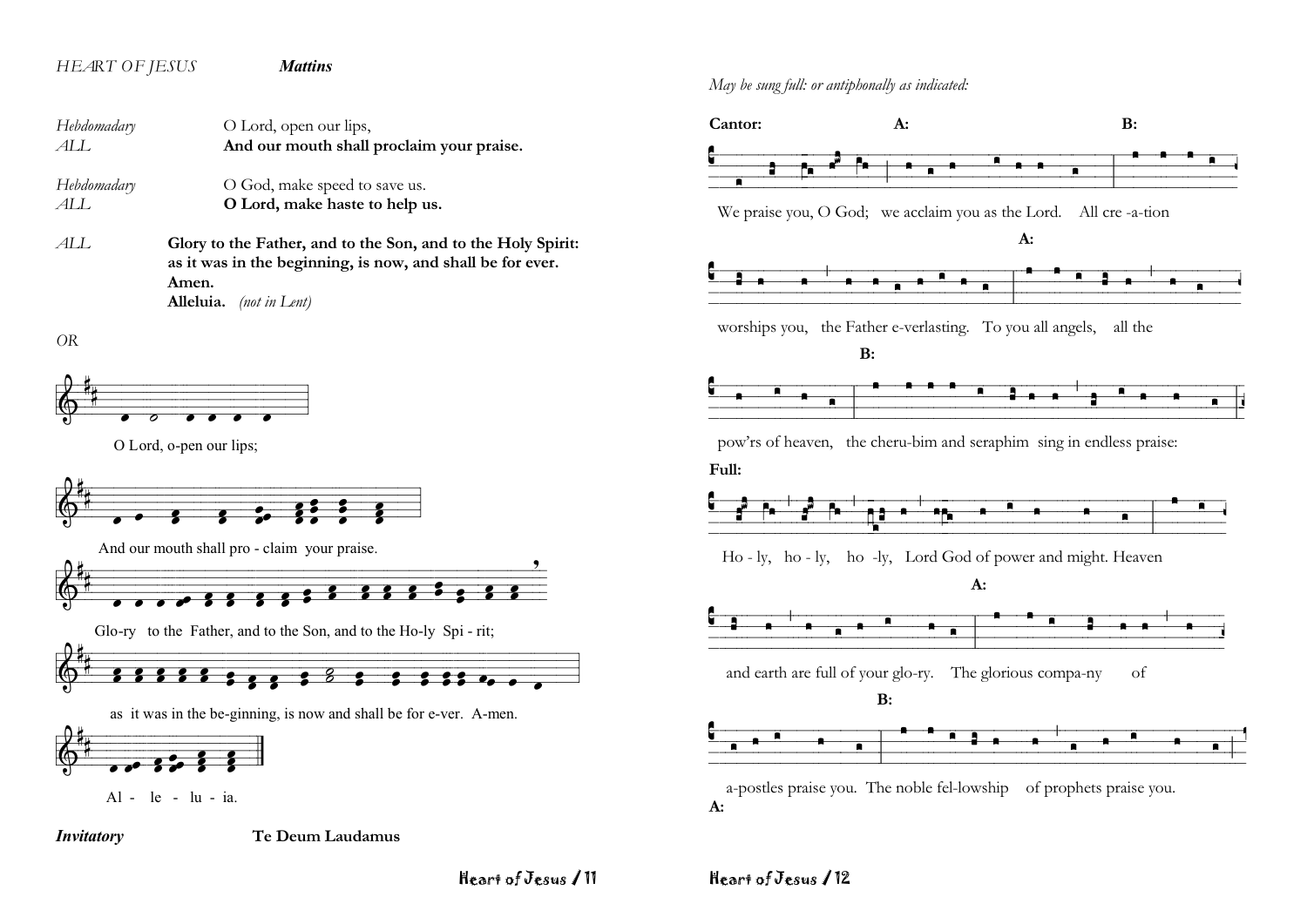![](_page_6_Figure_0.jpeg)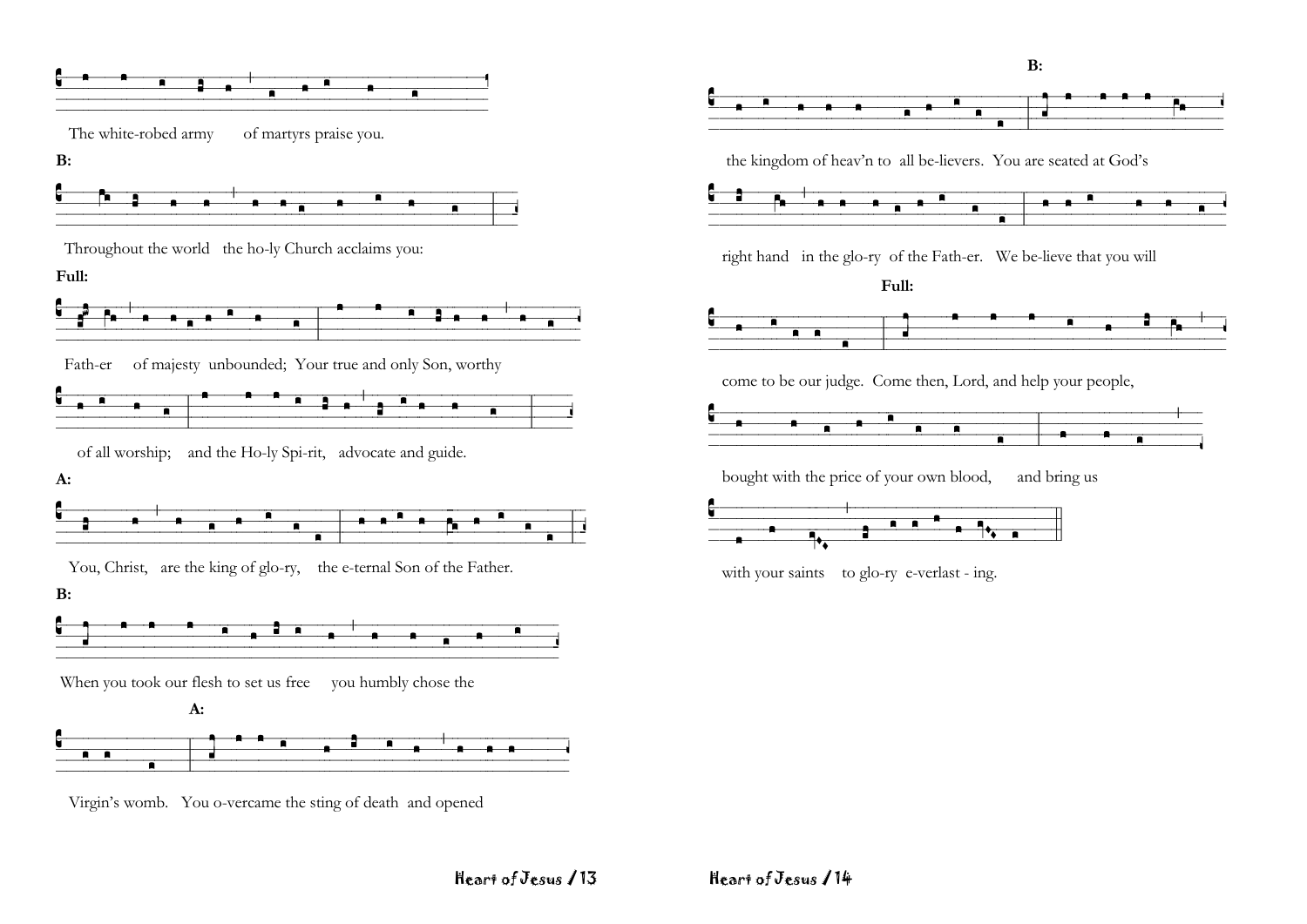#### **Te Deum Laudamus**

We praise you, O God, We acclaim you as the Lord.

All creation worships you, the Father everlasting.

To you all angels, all the powers of heaven, cherubim and seraphim sing in endless praise,

#### **Holy, holy, holy Lord, God of power and might; heaven and earth are full of your glory.**

The glorious company of apostles praise you; the noble fellowship of prophets praise you.

The white-robed army of martyrs praise you; throughout the world the holy Church acclaims you.

#### **Father of majesty unbounded; your true and only Son, worthy of all worship; and the Holy Spirit, advocate and guide.**

You are the King of glory, O Christ, the eternal Son of the Father.

When you became man to set us free, you did not abhor the Virgin's womb.

You overcame the sting of death, and opened the kingdom of heaven to all believers.

You are seated at God's right hand in glory, we believe that you will come to be our judge.

**Come then, Lord, and help your people, bought with the price of your own blood; and bring us with your saints to glory everlasting.**

![](_page_7_Figure_13.jpeg)

*I*

- *1* The love of God is shown to all In Christ our Saviour's wounded heart; He asks us now to share his cross And in his passion take our part.
- *2* We are the Father's gift to Christ Who loved his own until the end; His burden light we bear with joy, And gladly to his yoke we bend.
- *3* Where love and loving-kindness are, The God of love will always be: With cords of love he binds us fast, Yet leaves the willing captive free.
- *4* Praise Father, Son and Spirit blest, Eternal Trinity sublime, Who make their home in humble hearts Indwelling to the end of time. Amen.

**Stanbrook Abbey**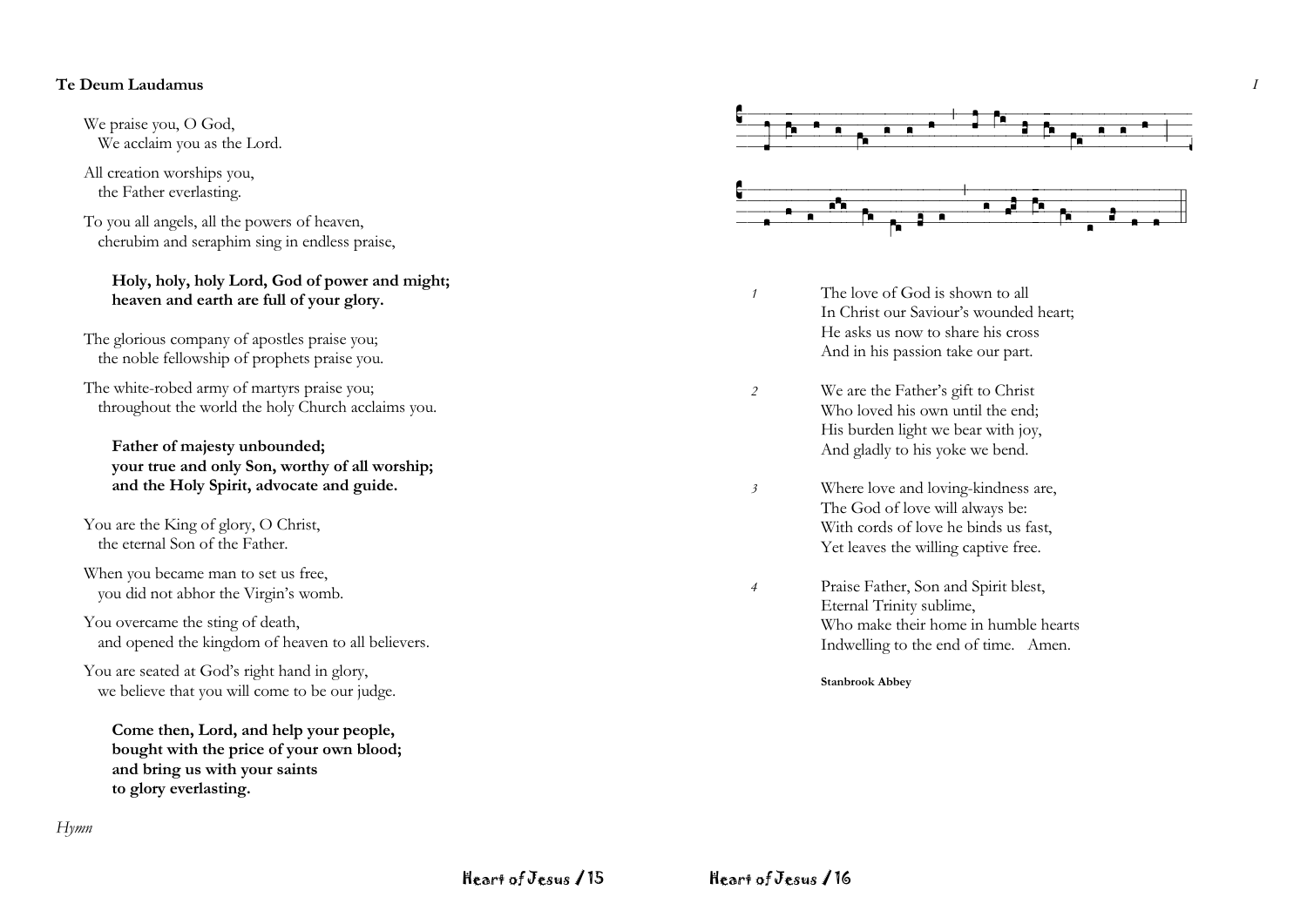## The Word of God

Psalm 26

Iudica me, Domine

![](_page_8_Figure_4.jpeg)

Learn from me  $*$  for I am gentle and humble in heart.

![](_page_8_Figure_6.jpeg)

- Give judgement for me, O Lord,  $\overline{1}$ for I have lived with intégrity; \* I have trusted in the Lord and have not faltered.
- $\overline{2}$ Test me, O Lórd, and trý me; \* examine my héart and mý mind.
- For your lóve is befóre my eyes; \*  $\overline{\mathbf{3}}$ I have walked fáithfullý with you.
- $\overline{4}$ I have not sát with the wórthless, \* nor do I consort with the decéitful.
- I have hated the company of évildóers; \* 5 I will not sit down with the wicked.
- I will wash my hands in ínnocénce, O Lord, \* 6 that I may go in procession róund your áltar,
- Singing aloud a sóng of thanksgiving \*  $\overline{7}$ and recounting all your wonderful deeds.
- Lord, I love the house in which you dwell \*  $\mathcal{S}_{\mathcal{S}}$ and the place where your glóry ábides.
- Do not sweep me awáy with sínners, \* 9 nor my life with thóse who thírst for blood,
- Whose hands are fúll of évil plots, \* 10 and their right hand fúll of bribes.
- As for me, I will live with intégrity; \*  $11$ redeem me, O Lord, and have pity on me.

My foot stánds on lével ground; \*  $12$ in the full assembly  $\acute{I}$  will bléss the Lord.

> Have mercy on us and redeem us, O Lord, for our merits are your mercies and in your judgement is our salvation; through Jesus Christ our Lord. Amen.

![](_page_8_Figure_20.jpeg)

![](_page_8_Figure_22.jpeg)

![](_page_8_Figure_23.jpeg)

![](_page_8_Figure_24.jpeg)

- Rejoice in the Lórd, you ríghteous; \*  $\overline{1}$ it is good for the just to sing praises.
- Praise the Lórd with the harp; \* 2 play to him upon the psálterý and lyre.
- $\mathfrak{Z}$ Sing for hím a néw song; \* sound a fanfare with all your skill upón the trúmpet.
- For the word of the Lord is right, \*  $\overline{4}$ and áll his wórks are sure.
- He loves righteousnéss and jústice; \*  $\overline{5}$ the loving-kindness of the Lord fills the whóle earth.
- By the word of the Lórd were the héavens made, \* 6 by the breath of his mouth all the heavenly hosts.
- He gathers up the waters of the ocean as in a water-skin \*  $\overline{7}$ and stores up the dépths of thé sea.
- Let all the éarth féar the Lord: \*  $\mathcal{S}_{\mathcal{S}}$ let all who dwell in the world stand in awe of him.

Heart of Jesus / 17

 $IIIa$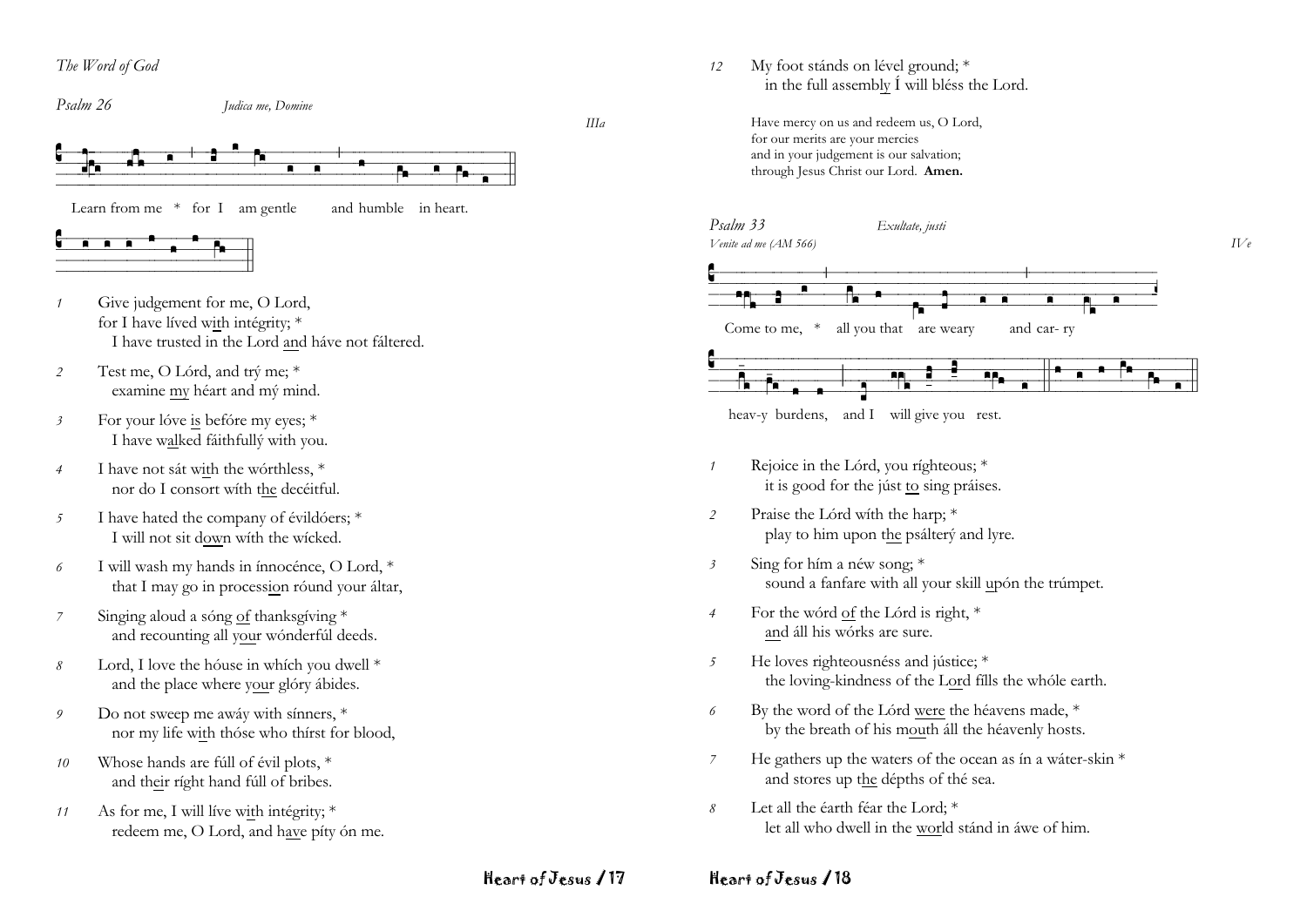- For he spóke and it cáme to pass; \* 9 he commanded ánd it stóod fast.
- 10 The Lord brings the will of the nations tô naught;  $*$  + he thwarts the desígns of the péoples.
- But the Lord's will stands fast for ever, \*  $11$ and the designs of his héart from áge to age.
- Happy is the nation whose Gód is the Lord! \*  $12$ happy the people he has chósen to bé his own!
- The Lord looks dówn from héaven. \*  $13$ and beholds all the péople in the world.
- From where he sits enthróned he túrns his gaze \* 14 on all who dwéll on thé earth.
- He fashions áll the héarts of them \*  $15$ and understánds all théir works.
- There is no king that can be saved by a míghty ármy; \*  $16$ a strong man is not delivered bý his gréat strength.
- The horse is a vain hópe for deliverance; \*  $17$ for all its stréngth it cánnot save.
- Behold, the eye of the Lord is upon thóse who féar him, \* 18 on those who wáit upón his love,
- To plúck their líves from death, \* 19 and to feed them in time of fámine.
- Our soul waits for the Lord: \*  $20$ he is our hélp ánd our shield.
- Indeed, our heart rejoices in him, \* 21 for in his holy náme we pút our trust.
- Let your loving-kindness, O Lórd, be upón us, \* 22 as we have pút our trúst in you.

Feed your people, O Lord, with your holy Word and free us from the temptations which lead us away from you that, being filled with your mercy, we may be admitted to your holy presence; through Jesus Christ our Lord. Amen.

#### $P_{\text{calm}}$  150 I audate Dominum

Stans Jesus (AM 565)

![](_page_9_Figure_17.jpeg)

Je - sus stood there \* and cried out, If a-ny thirst, let them come to

![](_page_9_Figure_19.jpeg)

me and drink.

- Hallelujah! Praise God in his hóly témple; \* praise him in the firmament of his power.
- Praise him fór his míghty acts; \*  $\mathcal{P}$ praise him for his éxcellent gréatness.
- $\overline{\mathfrak{z}}$ Praise him with the blást of the rám's-horn; \* práise him with lýre and harp.
- Praise him with tímbrel ánd dance; \*  $\overline{4}$ práise him with stríngs and pipe.
- Praise him with resounding cymbals; \*  $\sqrt{2}$ praise him with loud-clánging cýmbals.
- Let éverything thát has breath \* 6 praise the Lord. Hállelújah!

God of life and love. whose Son was victorious over sin and death: make us alive with his life. that the whole world may resound with your praise; through Jesus Christ our Lord. Amen.

Canticle A SONG OF EZEKIEL Tollam quippe vos Fili (AM 566)

Ezekiel 36.24-28

Heart of Jesus / 19

Heart of Jesus / 20

 $V$ IIc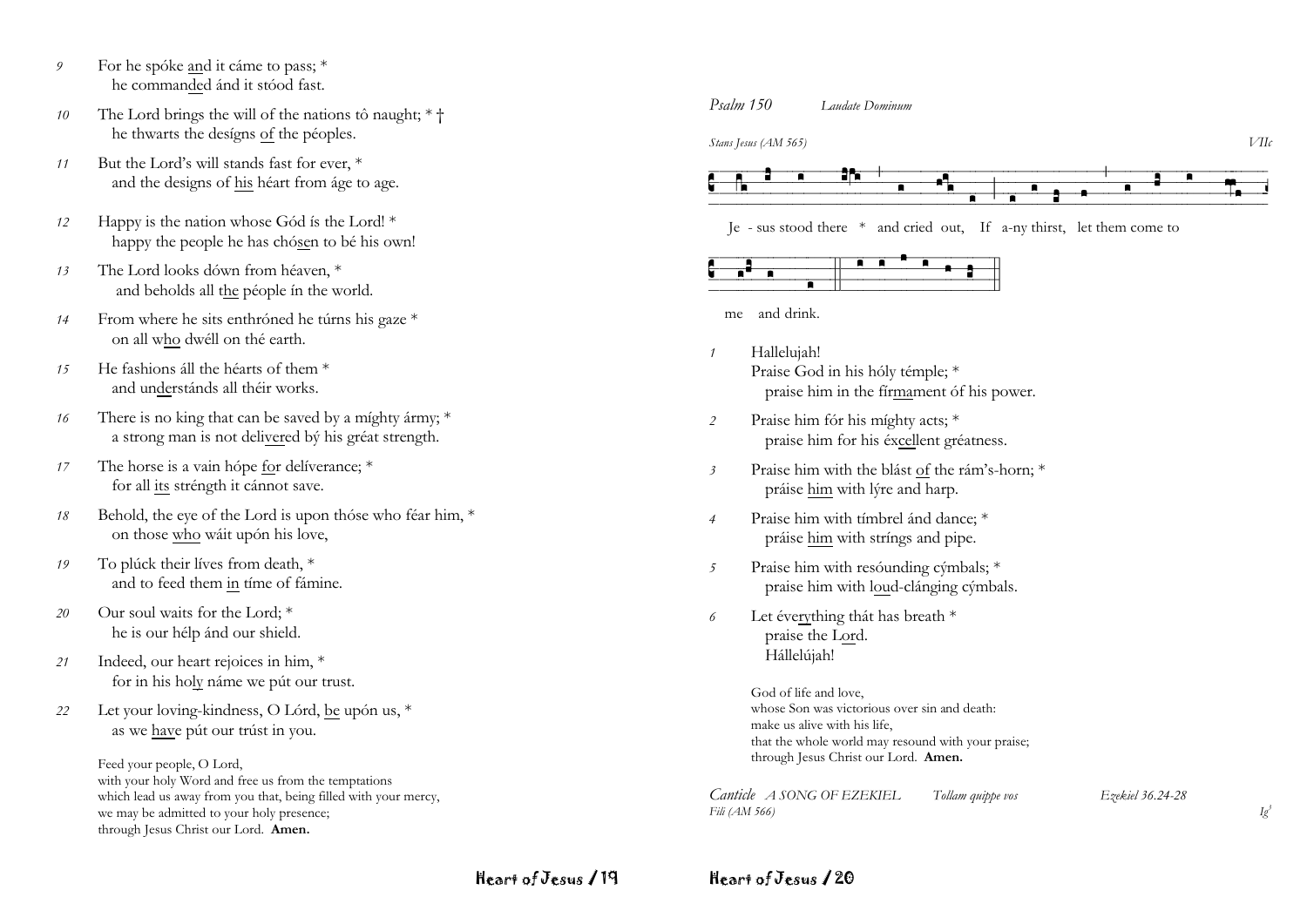![](_page_10_Figure_0.jpeg)

My child  $*$  give me your heart, and let your eyes ob - serve

![](_page_10_Figure_2.jpeg)

my ways.

- I will take you from the nations, †  $\overline{1}$ and gather you from évery cóuntry, and bring you hóme to your ówn land.
- 2 I will pour clean water upon you, † purify you from all defilement. and cleanse you from áll your ídols.
- A new heart I will give you, and put a new spirit within you; †  $\mathfrak{Z}$ I will take from your bódy the héart of stone and give you a héart of flesh.
- I will put my spirit within you, †  $\overline{4}$ make you wálk ín my ways; and obsérve my décrees.
- You shall dwell in the land I gave to your forebears; †  $\overline{5}$ you shall bé my péople; and Í will bé your God.

#### **READING**

![](_page_10_Figure_10.jpeg)

These things took place \* that the scrip-ture might be ful - filled which says,

![](_page_10_Figure_12.jpeg)

They shall look on him whom they pierced.

Blessed be the Lord, the Gód of Ísrael: \* he has come to his péople and sét them free.

He has raised up for us a míghty Sáviour, \* born of the house of his sérvant Dávid.

Through his holy prophets he promised ôf old, † that he would save us fróm our énemies, \* from the hands of áll who háte us.

- He promised to show mercy to our fathers \* and to remember his hóly cóvenant.
- This was the oath he swore to **our** father Abraham, \* to set us free from the hánds of our énemies.

free to worship him without fear, \* holy and righteous in his sight all the dáys of our life.

- You, my child, shall be called the prophet of the Most High, \* for you will go before the Lórd to prepáre his way,
- to give his people knowledge óf salvátion \* by the forgíveness óf their sins.
- In the tender compássion óf our God<sup>\*</sup> the dawn from on high shall bréak upón us,
- to shine on those who dwell in darkness and the shadow of death, \* and to guide our feet intó the wáy of peace.

#### $Calculate$

Almighty God and Father, in the heart of your dear Son

Heart of Jesus 121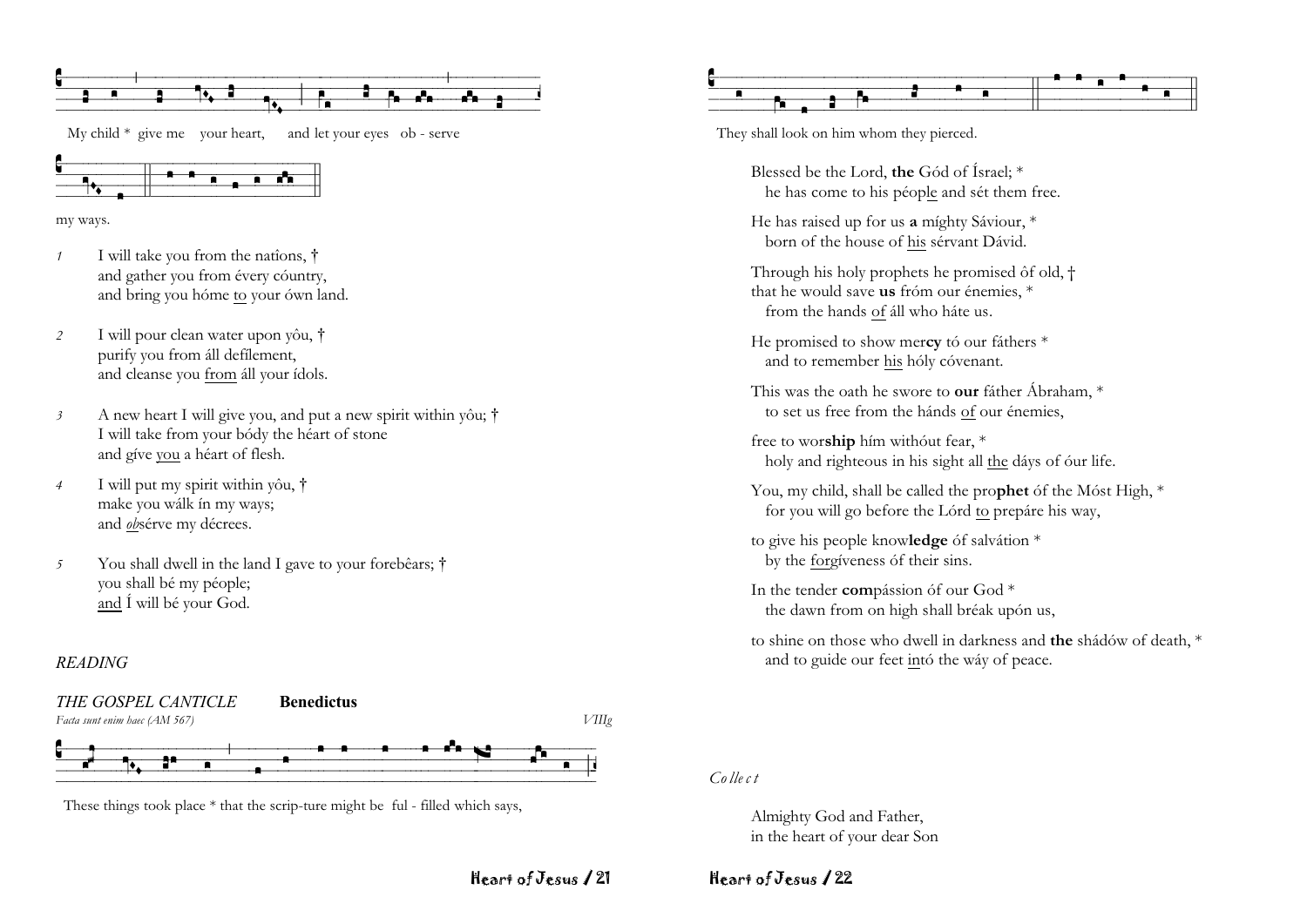wounded for our transgressions, you revealed to us the boundless riches of your love. Fill us with the grace that flows from him, the source of all your gifts: who lives and reigns with you and the Holy Spirit, God, for ever and ever.

*HEART OF JESUS Se c o n d Eve n so n g*

*I*

*Hym n*

![](_page_11_Figure_4.jpeg)

- *1* O Christ, uplifted on the tree to draw us all eternally, call from that throne and bid us come to find in you our rest and home.
- *2* As Moses in the bush aflame first learned the mystery of God's name, we, in the furnace of your heart, both learn of love and find our part.
- *3* Heart of our God and our desire, strike from our flint a spark of fire; grant us yet more, that gift unpriced, a share in your compassion, Christ.
- *4* To you, O sacred Heart, we sing, rich source of grace and heaven's King; to God the Father equal praise, and Spirit blest, through endless days. Amen.

**CSMV Wantage, altd.**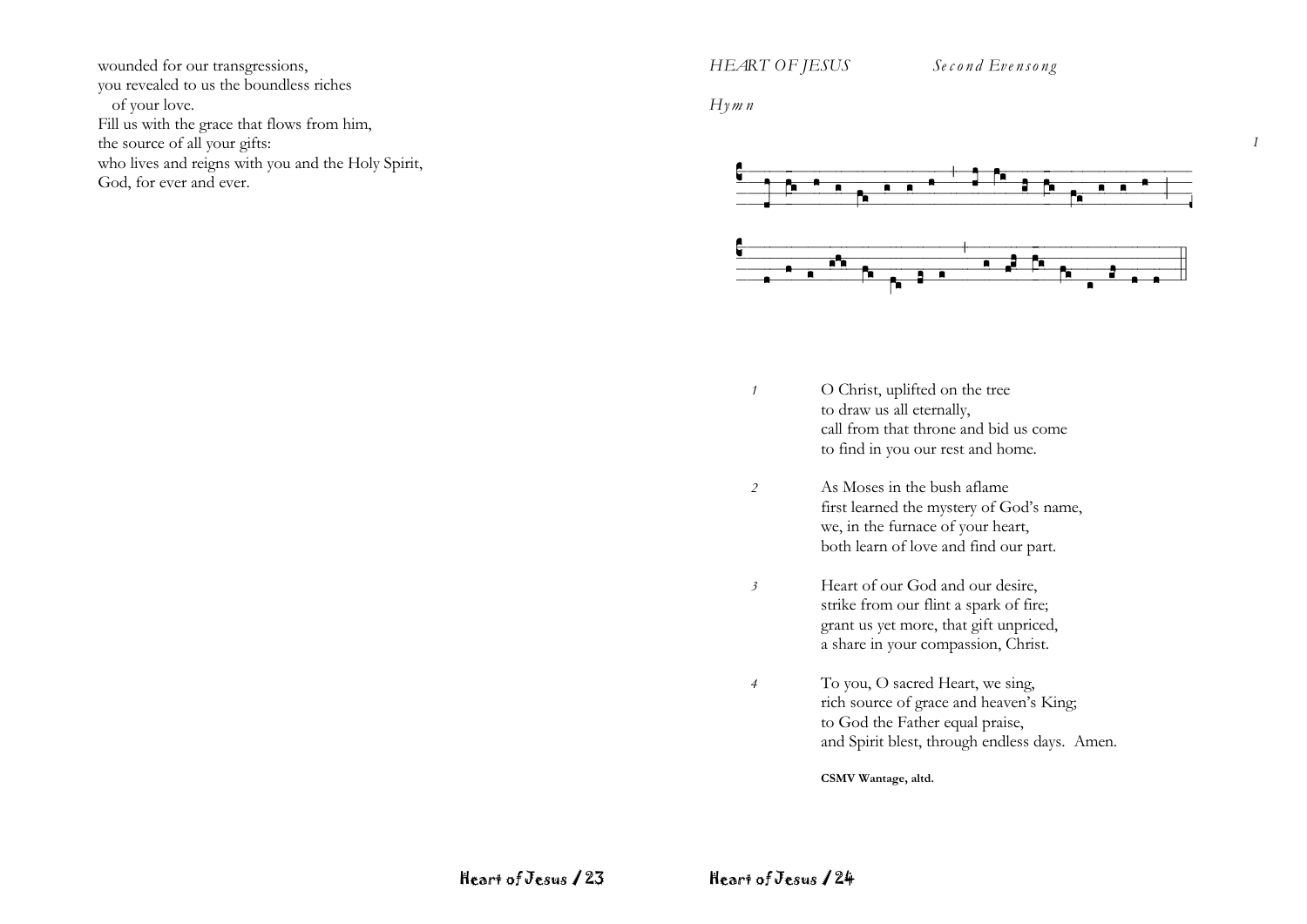Psalm 27 Dominus illuminatio mea

![](_page_12_Figure_1.jpeg)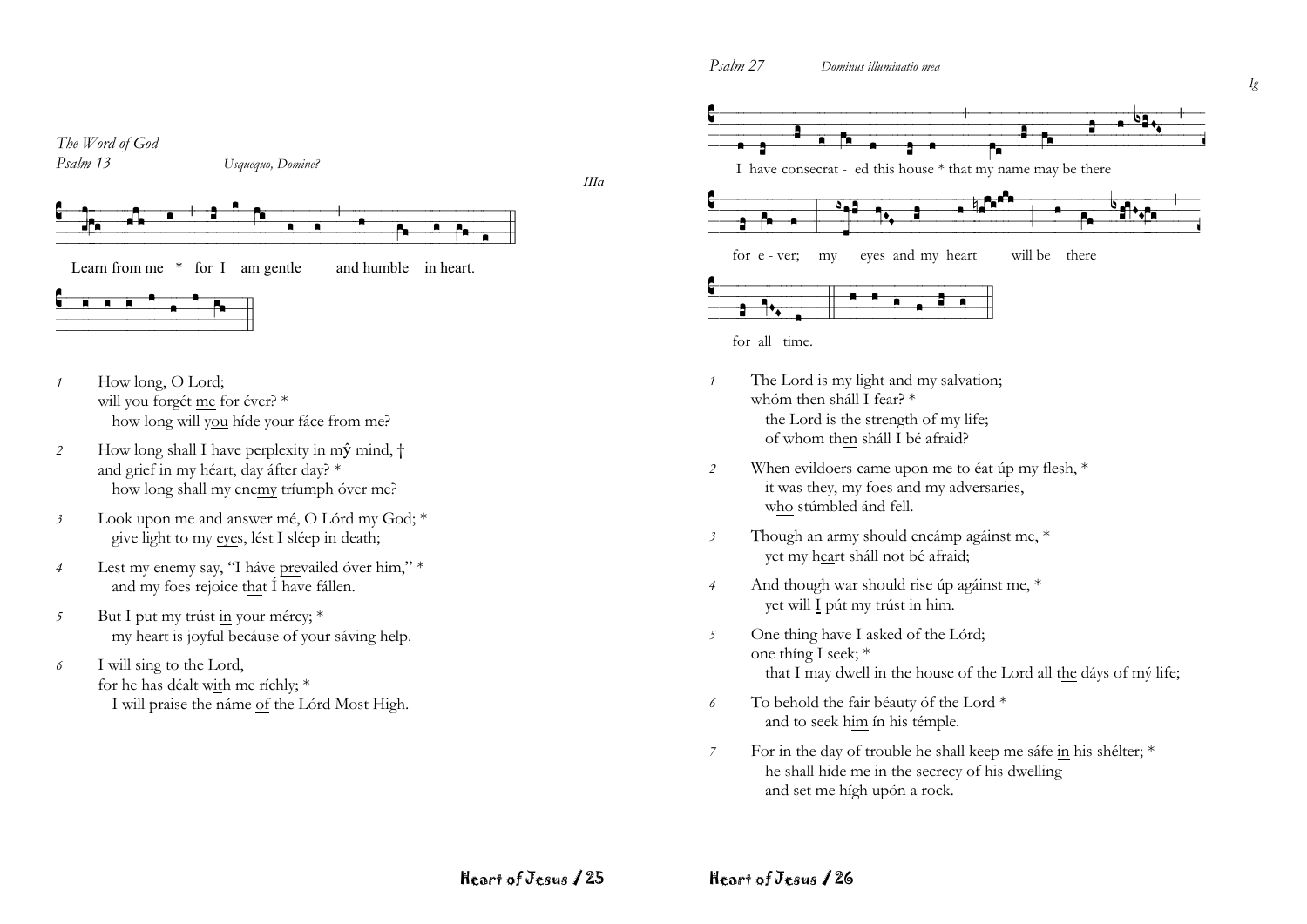- *8* Even nów he lifts úp my head \* above my enemies róund abóut me;
- *9* Therefore I will offer in his dwelling an oblation with sóunds of great gládness; \* I will sing and make músic tó the Lord.
- *10* Hearken to my voice, O Lórd, whén I call; \* have mercy on mé and ánswer me.
- *11* You speak in my heart and sáy, "Séek my face." \* Your fáce, Lord, wíll I seek.
- *12* Hide nót your fáce from me, \* nor turn away your servant ín displéasure.
- *13* You have been my helper; cást me nót away; \* do not forsake me, O God of mý salvátion.
- *14* Though my father and my móther forsáke me, \* the Lórd will sustáin me.
- *15* Show mé your wáy, O Lord; \* lead me on a level path, becáuse of my énemies.
- *16* Deliver me not into the hand of my adversaries, \* for false witnesses have risen úp agáinst me, and also thóse who speak málice.
- *17* What if I had not believed that I should see the góodness óf the Lord \* in the lánd of the líving!
- *18* O tarry and await the Lord's pleasûre; † be strong and he shall cómfort yóur heart; \* wait pátiently fór the Lord.

![](_page_13_Figure_13.jpeg)

Set me  $*$  as a seal u-pon your heart, as a seal u-pon your arm.

![](_page_13_Figure_15.jpeg)

- *1* I will sing of mércy and jústice; \* to you, O Lord, will Í sing práises.
- *2* I will strive to follow a blamelêss course; † oh whén will you cóme to me? \* I will walk with sincerity of héart withín my house.
- *3* I will set no worthless thíng befóre my eyes; \* I hate the doers of evil deeds; they shall nót remáin with me.
- *4* A crooked héart shall be fár from me; \* I will nót know évil.
- *5* Those who in secret slander their néighbours I wíll destroy; \* those who have a haughty look and a proud héart I cannót abide.
- *6* My eyes are upon the faithful in the land, that théy may dwéll with me, \* and only those who lead a blameless life shall bé my sérvants.
- *7* Those who act deceitfully shall not dwéll in mý house, \* and those who tell lies shall not contínue ín my sight.
- *8* I will soon destroy all the wícked ín the land, \* that I may root out all evildoers from the cíty óf the Lord.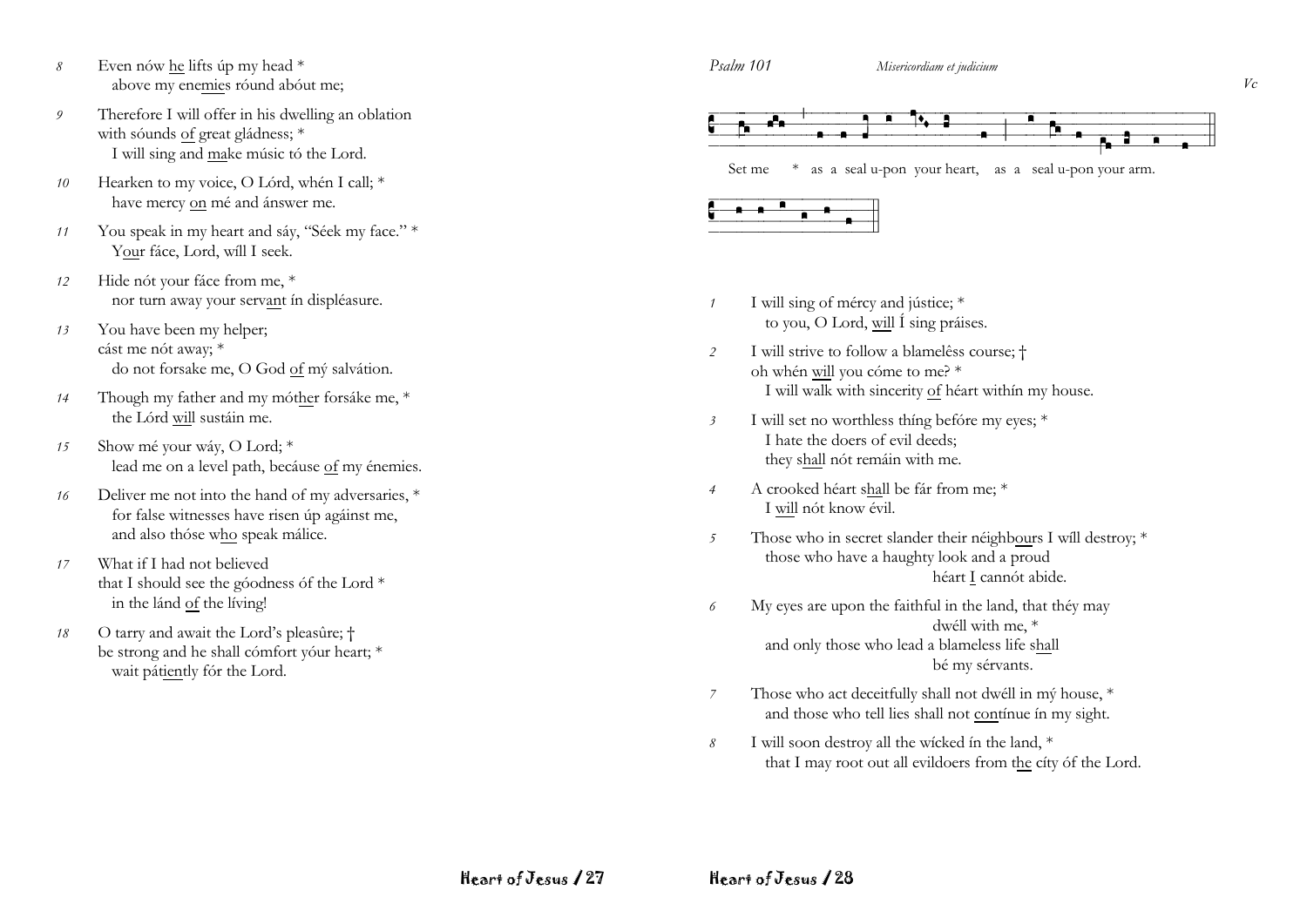![](_page_14_Figure_0.jpeg)

![](_page_14_Figure_1.jpeg)

- Hallelujah!  $\overline{1}$ Happy are théy who féar the Lord<sup>\*</sup> and have great delight in hís commándments!
- Their descendants will be míghty ín the land; \* 2 the generation of the úpright will be blessed.
- Wealth and riches will be in their house. \*  $\mathfrak{Z}$ and their righteousness will lást for éver.
- Light shines in the darkness fór the úpright; \*  $\overline{4}$ the righteous are merciful and fúll of compássion.
- It is good for them to be generóus in lénding \*  $\overline{5}$ and to manage their affáirs with jústice.
- For they will néver be sháken; \* 6 the righteous will be kept in everlásting remémbrance.
- They will not be afraid of any evil rúmours; \*  $\overline{7}$ their héart is right: they put their trúst in thé Lord.
- Their heart is estáblished and will not shrink, \*  $\mathcal{S}_{\mathcal{S}}$ until they see their desire upón their énemies.
- They have given freely to the poor, \* +  $\mathfrak{g}$ and their righteousness stands fást for éver; they will hold up their héad with hónour.
- The wicked will see it and be angry; +  $10$ they will gnash their téeth and pine away; \*

![](_page_14_Figure_13.jpeg)

 $\overline{IL}$